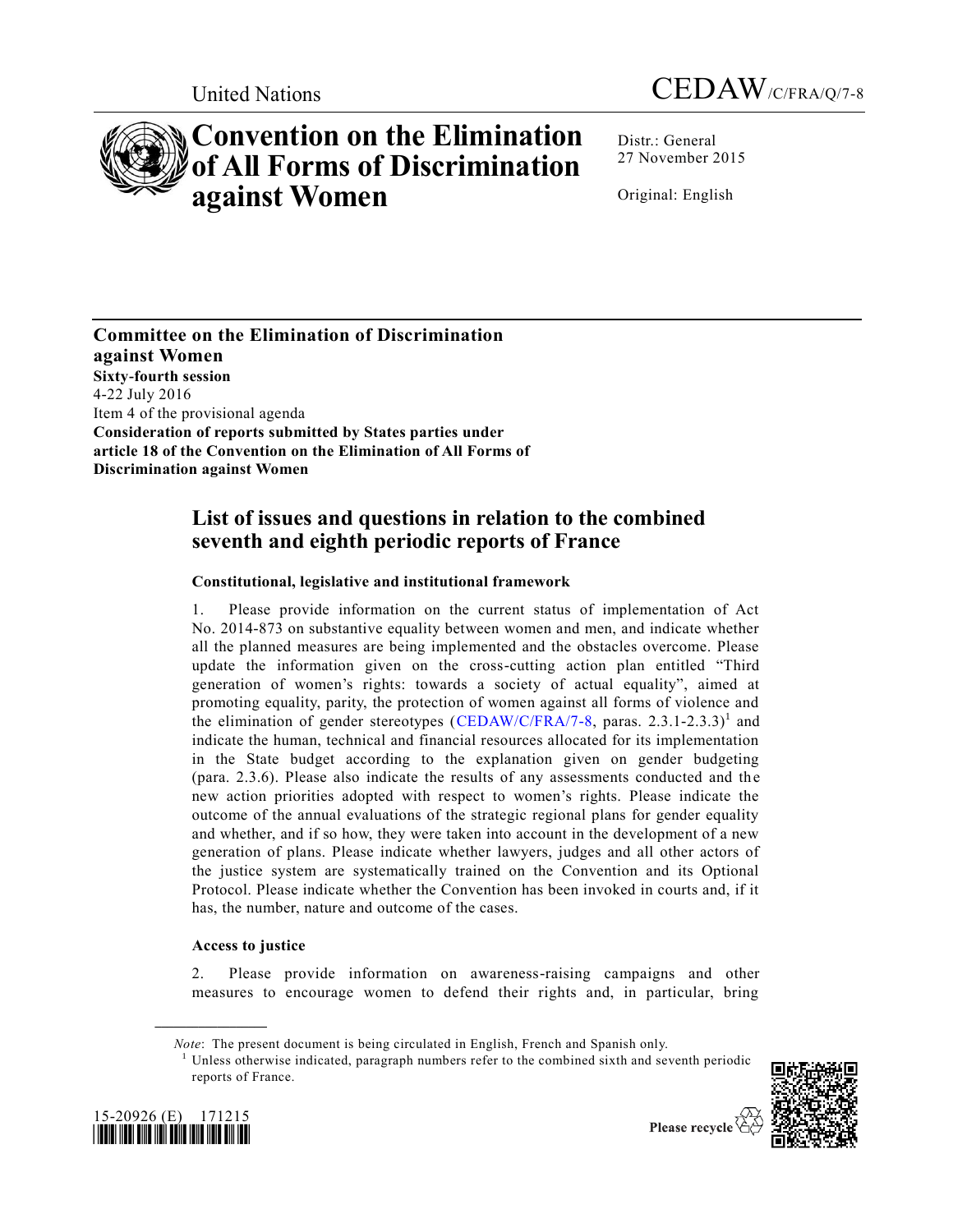complaints alleging sex or gender-based discrimination. Please inform the Committee of the provision of human, technical and financial resources to enable the Defender of Rights to fully exercise its mandate. Please also provide information on the impact of the individual recommendations and provision of mediation made to date by the Defender and on the studies conducted and the proposals for legislative reforms suggested, in the field of discrimination against women. Please also indicate how women suffering from multiple or intersecting discrimination can bring their claims before administrative or judicial authorities and obtain decisions addressing the grounds on which they are claiming their rights.

#### **National machinery for the advancement of women**

3. Please indicate whether the budget allocated to the national machinery for gender equality (currently a State secretariat in the Ministry for Social Affairs, Health and Women's Rights) will remain at around  $E25$  million (para 2.3.3) and the amounts invested by other ministries in gender equality policies and in efforts to tackle violence against women. Please provide information on the role played by the designated senior officials on the equal rights agenda in each ministry (para. 2.3.5) and indicate whether they have the time and authority necessary to carry out their mission. Please also provide information on measures taken at the central, regional and municipal levels to coordinate the policies and mechanisms to achieve the full and uniform implementation of the Convention throughout the territory of the State party, including the overseas territories (paras. 1.5.1 and 1.5.2.6 and [CEDAW/](http://undocs.org/CEDAW/C/FRA/7) [C/FRA/7-8/Add.1\)](http://undocs.org/CEDAW/C/FRA/7). Please further provide information on the resources of the High Council for Gender Equality (paras. 2.3.3 and 2.3.5) and of the National Consultative Commission for Human Rights and indicate whether their resources are sufficient for their mandates in the field of gender equality, how duplication of functions between them is avoided and how their advice, opinions and/or recommendations are implemented.

# **Stereotypes and harmful practices**

4. Please update information on the numerous measures presented in the report (paras. 2.4.2.1-2.4.2.5) regarding training, education, awareness-raising and materials to eliminate discriminatory stereotypes in the media, culture, sport, public administration and education, among others. Please indicate whether the measures, including the "ABCD of equality" pilot programmes for pupils and the "equality" modules in initial and ongoing training for teachers (para. 2.4.1), have been evaluated and extended to other schools. Please also provide information on the evaluation of initiatives in the media, culture, sport and public administration, the challenges encountered and the results achieved with regard to changing social attitudes, including those relating to gender-based violence. Please further provide information on measures taken to encourage girls to study non-traditional subjects and to encourage companies to recruit women for non-stereotypical posts, and to address the persistent stereotypical views that affect the position in the labour market, education and public and political life of migrant women, indigenous women in the overseas territories, Roma women and women of immigrant origin.

5. Female genital mutilation has decreased in the State party (para. 2.2.2.2), but reportedly continues to be practised outside the country on girls living in the State party who are sent to their countries of origin for that purpose. Please provide updated information on the various measures taken to tackle female genital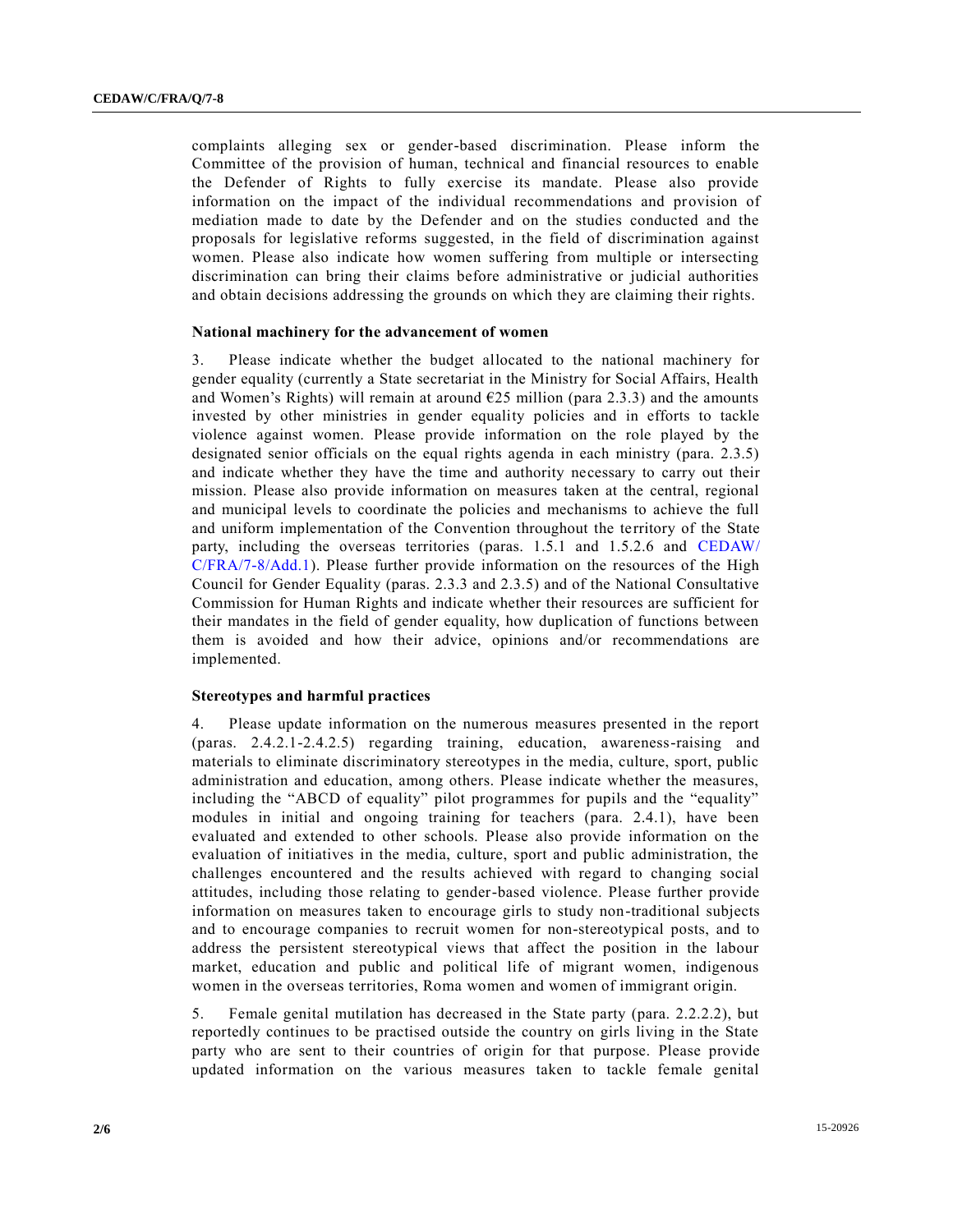mutilation, such as the gathering of primary data thereon, quantitative and qualitative studies conducted for the purpose of better assessing the risks amon g different groups of migrants, training for law enforcement officers, members of the judiciary, border guards, social workers and health providers, and the prosecution and punishment of perpetrators.

# **Violence against women**

6. Please indicate whether evaluations have been conducted with regard to the measures taken to date, in particular the implementation of Act No. 2010 -769 of 9 July 2010 on violence specifically against women, spousal violence and its impact on children, the four interministerial plans for preventing and combating violence against women, and the joint framework protocol established by the Ministers of Justice, the Interior and Women's Rights, and indicate the results of such evaluations and the adoption of policies based on them (para. 2.5.1). Please indicate whether, under the current system, women and girls, including asylum-seeking, refugee, migrant and Roma women, as well as women of immigrant origin and those with disabilities, and/or women living in sensitive urban areas enjoy sufficient protection and access to justice and to all other services, such as shelters, social services and legal and psychological counselling, throughout the territory of the State party, including the overseas territories. Please further elaborate on the role of the Interministerial Mission for the Protection of Women Victims of Violence and for Combating Human Trafficking (paras. 2.5.2.4 and 2.5.3), in particular regarding the training of professionals providing care for women who are the victims of violence, and provide information on the human, technical and financial resources allocated for its role in combating violence against women.

7. Please provide information on measures taken to overcome women's reluctance to file complaints of assault and/or sexual abuse in the home (para. 2.5.1). Please also provide information on further measures taken to raise awareness of the mechanisms available to victims of domestic violence, in particular those belonging to the most vulnerable groups of women (para. 2.5.3), and on the more effective implementation of protection orders envisaged (para. 2.5.2.4).

#### **Trafficking and exploitation of prostitution**

8. Information received by the Committee indicates that the interministerial plan for combating human trafficking adopted for the period 2014-2017 has not yet been implemented owing to the lack of allocation of the necessary funds. Please indicate whether funds will be allocated, whether the objectives of the previous interministerial plan have been achieved and whether the statistical instrument (para. 2.6.1) has been established. Please also indicate whether the Interministerial Mission for the Protection of Women Victims of Violence and for Combating Human Trafficking and the National Consultative Commission for Human Rights will receive increased human, technical and financial resources to ensure the effective coordination, monitoring and assessment of government action against trafficking in persons and exploitation. Please indicate whether the number of prosecutions and sanctions for trafficking have increased with the broadened interpretation of trafficking (para. 2.6.2) and provide an update on the number of victims (para. 2.6.1).

9. Please indicate whether the repeal of the requirement to cooperate with the police in order to obtain a temporary residence permit for women victims of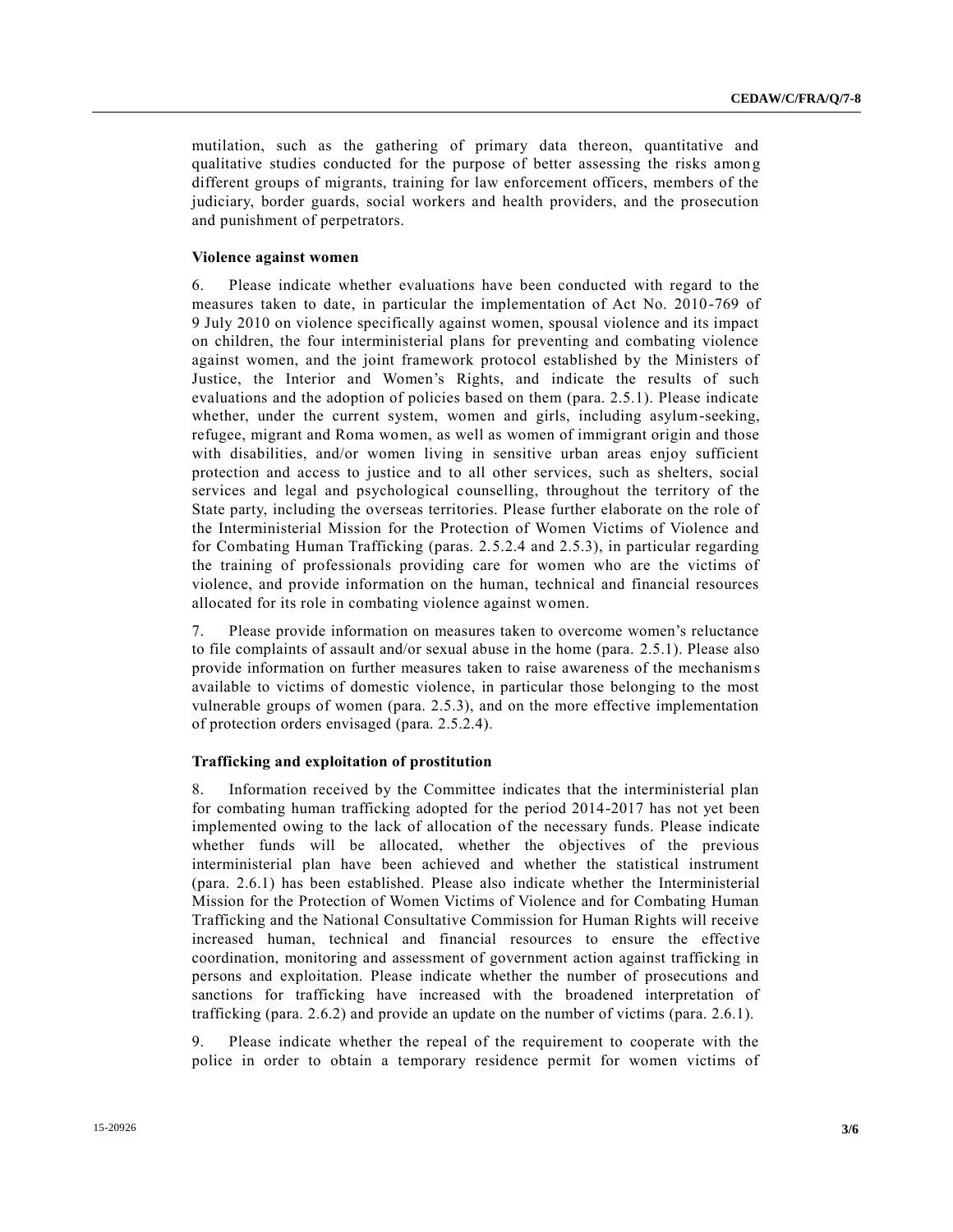trafficking is envisaged and whether the evaluation mentioned has been conducted (para. 2.6.2.2). Please provide information on measures envisaged to offset the possibly increased security and health risks for sex workers owing to the criminalization of clients of prostitution (para. 2.6.3).

# **Participation in political and public life**

10. The report presents the legislative measures and electoral reforms adopted to increase the participation of women in elective functions (para. 3.1.1). Please provide statistics on the gender composition of all legislative and executive bodies at the national, regional, departmental and municipal levels. Please also provide statistics for independent administrative authorities and key consultative State bodies, senior civil service administration, high-ranking positions in universities, the posts of ambassador and consul, positions in management and on company boards (paras. 3.1 and 3.2) and the professional and social responsibilities mentioned in paragraph 4.1.3 of the report.

# **Education**

11. Please provide information on the results obtained by the combination of measures based on the five laws mentioned in paragraph 2.4.2.1 of the report, on the interministerial convention for the equality of girls and boys and women and men in the education system, to which six ministries are parties, for the period from 2013 to 2018 (para. 2.4.2.2), and on the gender equality charter between the Ministry of Higher Education and Research and the standing conference of presidents of universities and specialized higher education institutions and directors of schools of engineering. Please indicate the degree to which the triple aims of the Committee on Equality, which is responsible for the coordination of policies on equality in higher education and research, have been achieved.

12. It is indicated in the report that women are still a minority in the most prestigious sectors and levels, which are major providers of jobs (para. 3.1.5). Please provide information on measures taken to eliminate traditional stereotypes and structural barriers that may deter girls, in particular those with parents of immigrant origin (para. 2.2.1.2) and/or those living in sensitive urban areas, from enrolling in traditionally male-dominated fields of study in higher education and to step up efforts to provide girls with career counselling on non-traditional career paths, as well as alternatives outside formal education, including non-stereotypical vocational training. Please also provide data on the educational achievements of migrants and girls of immigrant origin at all levels.

## **Employment**

13. It is acknowledged in the report that, notwithstanding the numerous measures taken to promote equality in the labour market, women still suffer from persistent discrimination (para. 4.1) and indicated that a new approach is being pursued. Please provide updated information on the status of implementation, and any assessment made, of the joint action plan to ensure occupational equality adopted by a tripartite steering committee in September 2012. Please also provide information on the results achieved through the implementation of the "free choice of activity" supplement, which is aimed at encouraging fathers to take paternity leave. Please indicate whether the State party has attained the goal of ensuring uniform coverage of care facilities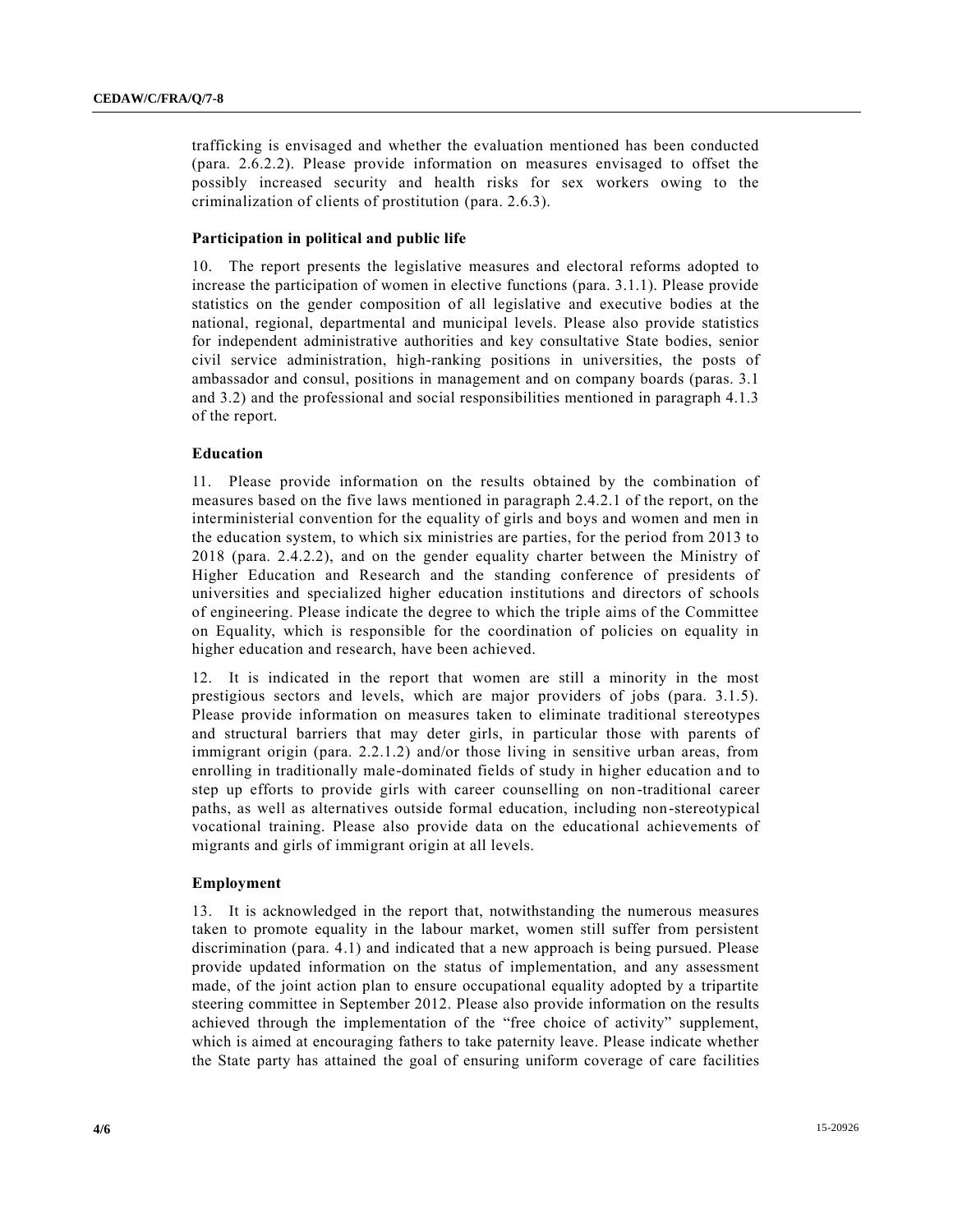for infants throughout the territory to overcome the difficulties experienced by the lowest-income families, and single-parent households in particular (para. 4.1.1.1).

14. Please provide information on measures taken to strengthen the social entitlements of part-time workers and to reduce the share of women in this category (para. 4.1.1.2). Please indicate whether businesses comply with their legal obligations to develop measures aimed at closing the wage gap through collective bargaining, and specify how women working in small and medium-sized enterprises that have no union representation can benefit from such a practice (para. 4.1.2). Please indicate whether the draft act guaranteeing the future and fairness of the pension system, which includes provisions aimed at improving the pensions of women, has been adopted, and, if it has, whether an initial gender impact assessment has been conducted with a view to reducing the pension gap (para. 4.1.5).

### **Health**

15. Please provide information on measures taken to scale up information and awareness-raising efforts to encourage the correct use of contraceptive methods, and on inequality among women with regard to access to such methods, and to develop the use of more diversified methods of contraception, better suited to the various lifestyles, ages and plans of women and couples (para. 4.2.3.1). Please also provide updated information on measures to reduce the rate of teenage and/or unwanted pregnancy, including through improvements in the accessibility, availability and affordability of sexual and reproductive health services, including family planning information and services, in both metropolitan and overseas territories. Please further indicate any steps taken or envisaged to ensure that sex education classes are actually held in all schools and also provided to pupils from the primary level in an age-appropriate manner (paras. 4.2.3.2 and 4.2.3.3). Please provide information on further measures taken to reduce the maternal mortality rate, including by implementing the recommendations of the survey by the national expert committee (para. 4.2.4). Please indicate what measures are planned to further combat new HIV infections in women, especially in the most exposed groups (para. 4.2.1.3), such as women with a low level of education, migrants and sex workers.

#### **Disadvantaged groups of women**

16. In its report, the State party acknowledges that immigrant women are exposed to situations of inequality and violence more frequently than other women (para. 2.2.1.1). In the light of the current social and political context, which is characterized by an increasing number of acts of a racist, xenophobic and Islamophobic nature, please provide information on measures taken or envisaged to combat all forms of discrimination against women belonging to racial, ethnic, national and religious minorities, including women living in sensitive urban areas, in particular single mothers, to ensure their equal access to employment, social security and social services, housing, health and education, and to the public and political arenas. Please also indicate measures taken to ensure that racist, xenophobic, Islamophobic and sexist acts are thoroughly investigated and prosecuted and that sentences imposed on perpetrators are commensurate with the gravity of their acts. Please further indicate whether any studies on violence against women and girls of immigrant origin have been conducted and used as a basis for the adoption of welltargeted policies and programmes.